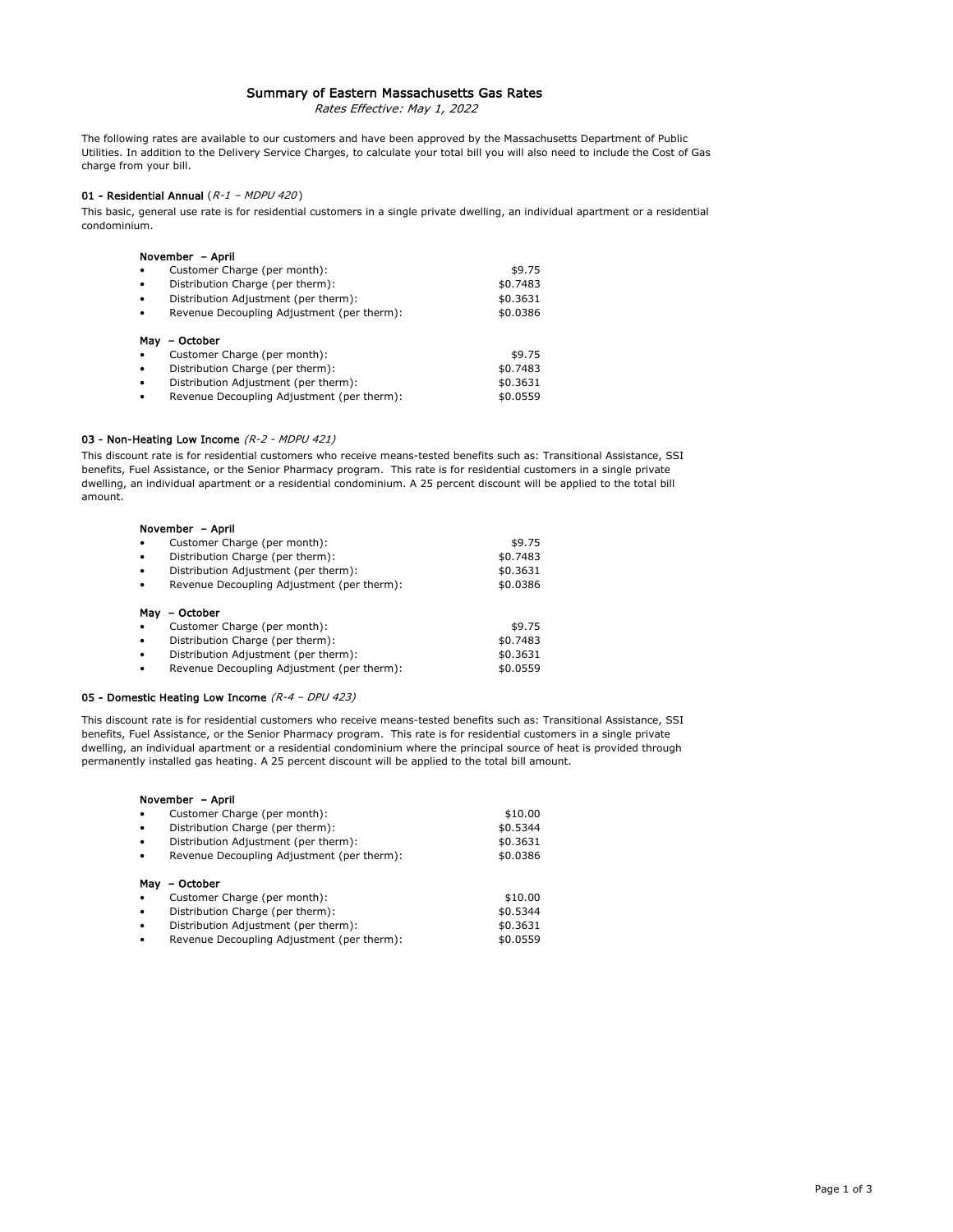## 06 - Domestic Heating  $(R - 3 - DPU 422)$

This rate is for residential customers in a single private dwelling, an individual apartment or a residential condominium where the principal source of heat is provided through permanently installed gas heating.

| November - April |                                            |          |
|------------------|--------------------------------------------|----------|
| $\bullet$        | Customer Charge (per month):               | \$10.00  |
| $\bullet$        | Distribution Charge (per therm):           | \$0.5344 |
| $\bullet$        | Distribution Adjustment (per therm):       | \$0.3631 |
| $\bullet$        | Revenue Decoupling Adjustment (per therm): | \$0.0386 |
| May              | - October<br>Customer Charge (per month):  | \$10.00  |
| $\bullet$        | Distribution Charge (per therm):           | \$0.5344 |
| $\bullet$        | Distribution Adjustment (per therm):       | \$0.3631 |
| $\bullet$        | Revenue Decoupling Adjustment (per therm): | \$0.0559 |

#### 02, 07 - Low Load Factor General Service - Small (G-41 - MDPU 430)

This rate is for non-residential customers consuming less than 10,000 therms of gas per year and whose consumption of gas during the months of May through October is less than 30 percent of total consumption during the same calendar year.

### November – April

| $\bullet$ | Customer Charge (per month):               | \$21.00  |
|-----------|--------------------------------------------|----------|
| $\bullet$ | Distribution Charge (per therm):           | \$0.3347 |
| $\bullet$ | Distribution Adjustment (per therm):       | \$0.1809 |
| $\bullet$ | Revenue Decoupling Adjustment (per therm): | \$0.0267 |
|           | May - October                              |          |

| ٠ | Customer Charge (per month):               | \$21.00  |
|---|--------------------------------------------|----------|
| ٠ | Distribution Charge (per therm):           | \$0.3347 |
| ٠ | Distribution Adjustment (per therm):       | \$0.1809 |
| ٠ | Revenue Decoupling Adjustment (per therm): | \$0.0405 |

### 22, 27 - Low Load Factor General Service - Medium (G-42 - MDPU 431)

This rate is for non-residential customers consuming at least 10,000 therms of gas but less than 100,000 therms of gas per year and whose consumption of gas during the months of May through October is less than 30 percent of total consumption during the same calendar year.

# November – April

| $\bullet$ | Customer Charge (per month):               | \$46.00  |
|-----------|--------------------------------------------|----------|
| $\bullet$ | Distribution Charge (per therm):           | \$0.3104 |
| $\bullet$ | Distribution Adjustment (per therm):       | \$0.1604 |
| $\bullet$ | Revenue Decoupling Adjustment (per therm): | \$0.0210 |
|           | May - October                              |          |
|           | Customer Charge (per month):               | \$46.00  |

| $\bullet$ | Customer Charge (per month):               | \$46.00  |
|-----------|--------------------------------------------|----------|
| $\bullet$ | Distribution Charge (per therm):           | \$0.2126 |
| $\bullet$ | Distribution Adjustment (per therm):       | \$0.1604 |
| $\bullet$ | Revenue Decoupling Adjustment (per therm): | \$0.0154 |

## 32, 37 - Low Load Factor General Service - Large (G-43 – MDPU 432)

This rate is for non-residential customers consuming at least 100,000 therms of gas per year and whose consumption of gas during the months of May through October is less than 30 percent of total consumption during the same calendar year.

### November – April

| $\bullet$ | Customer Charge (per month):               | \$181.00 |
|-----------|--------------------------------------------|----------|
| $\bullet$ | Distribution Charge (per therm):           | \$0.2863 |
| $\bullet$ | Distribution Adjustment (per therm):       | \$0.1064 |
| $\bullet$ | Revenue Decoupling Adjustment (per therm): | \$0.0151 |
|           | May - October                              |          |
|           |                                            | $+ 1010$ |

| ٠ | Customer Charge (per month):               | \$181.00 |
|---|--------------------------------------------|----------|
| ٠ | Distribution Charge (per therm):           | \$0.1646 |
| ٠ | Distribution Adjustment (per therm):       | \$0.1064 |
| ٠ | Revenue Decoupling Adjustment (per therm): | \$0,0078 |
|   |                                            |          |